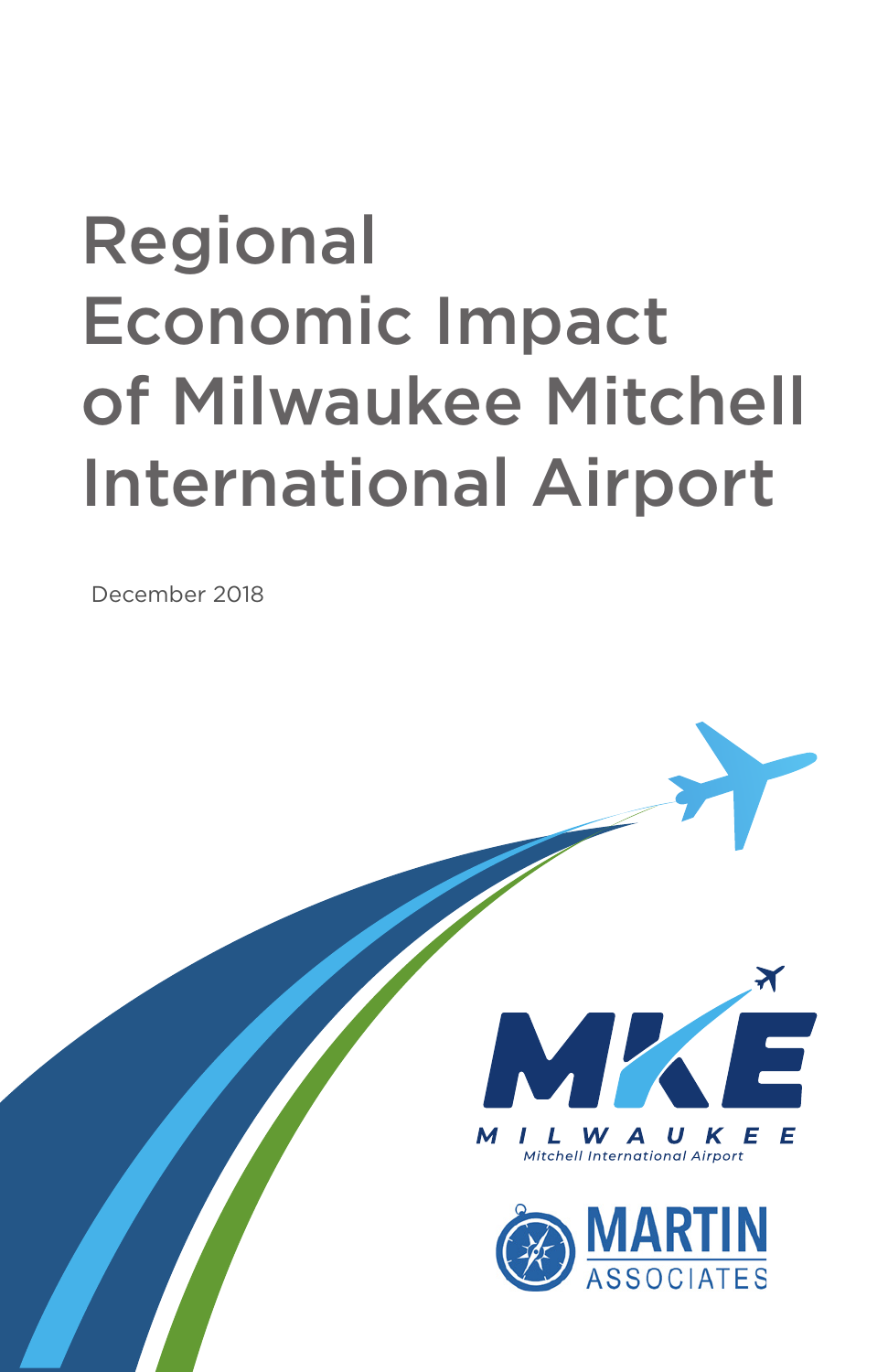### **OVERVIEW**

### ECONOMIC IMPACT OF MKE



### AIRPORT-GENERATED







### VISITOR-GENERATED







### IMPACT ON STATE + LOCAL REVENUE (MILLIONS)

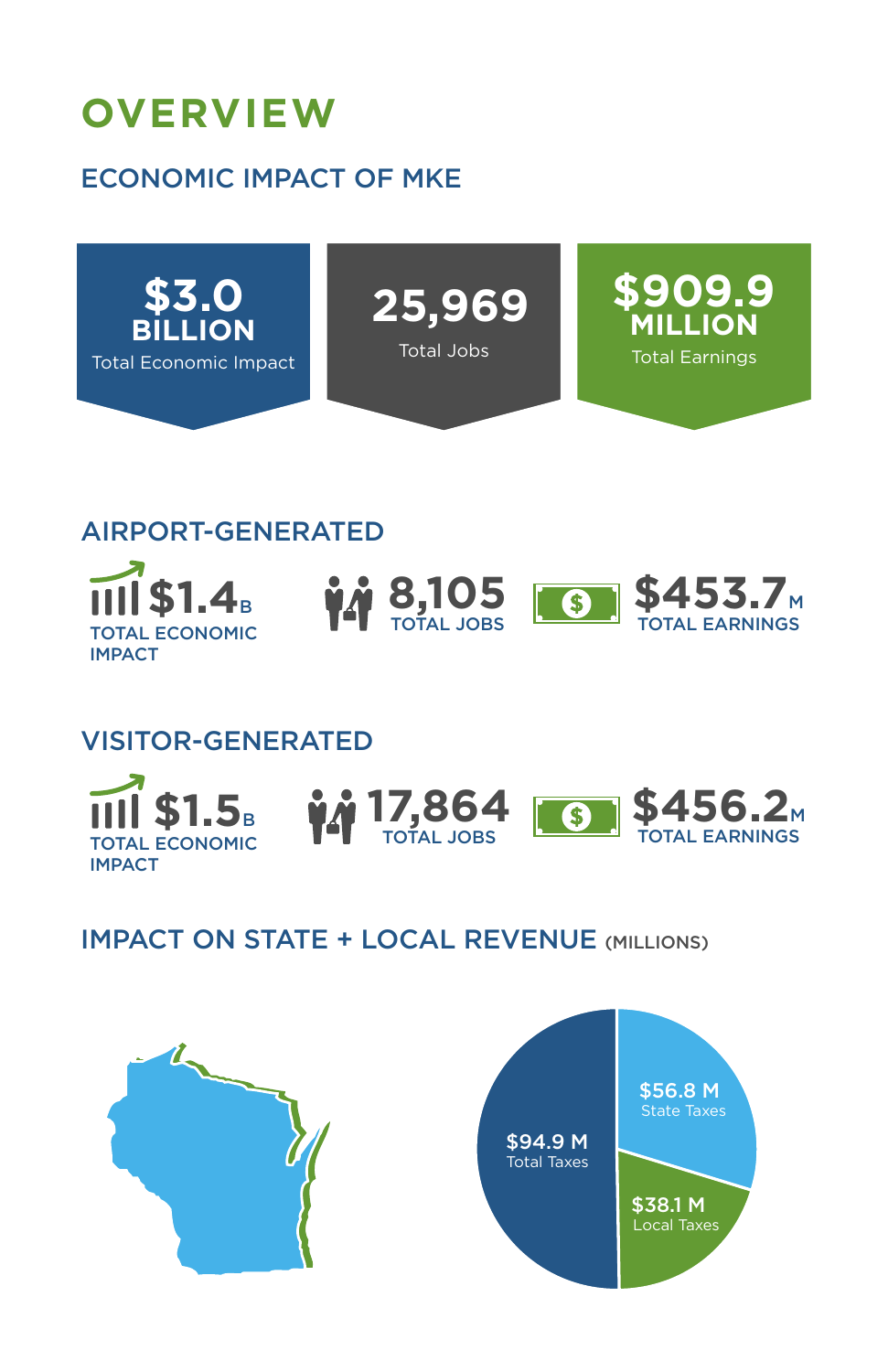### **EMPLOYMENT**

**4,210** DIRECT JOBS

**12,217** DIRECT JOBS

**16,427 ISITOR-GENERATED** DIRECT JOBS

#### AIRPORT AND VISITOR DIRECT JOBS BY SECTOR

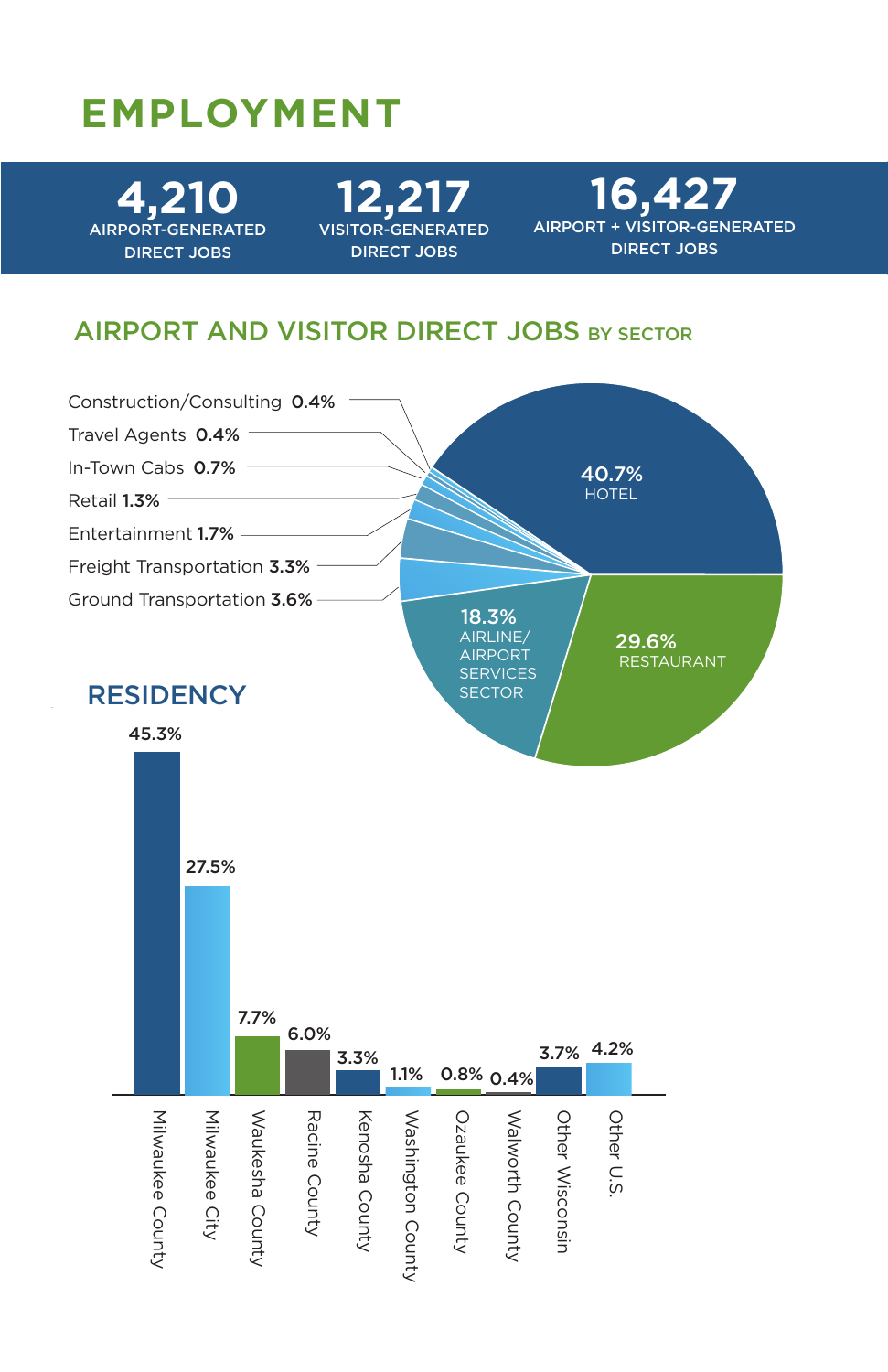## **CONNECTED TO THE WORLD**



#### VISITOR EXPENDITURES





Based on CY 2017 (PAX and Flights per day based on total/365)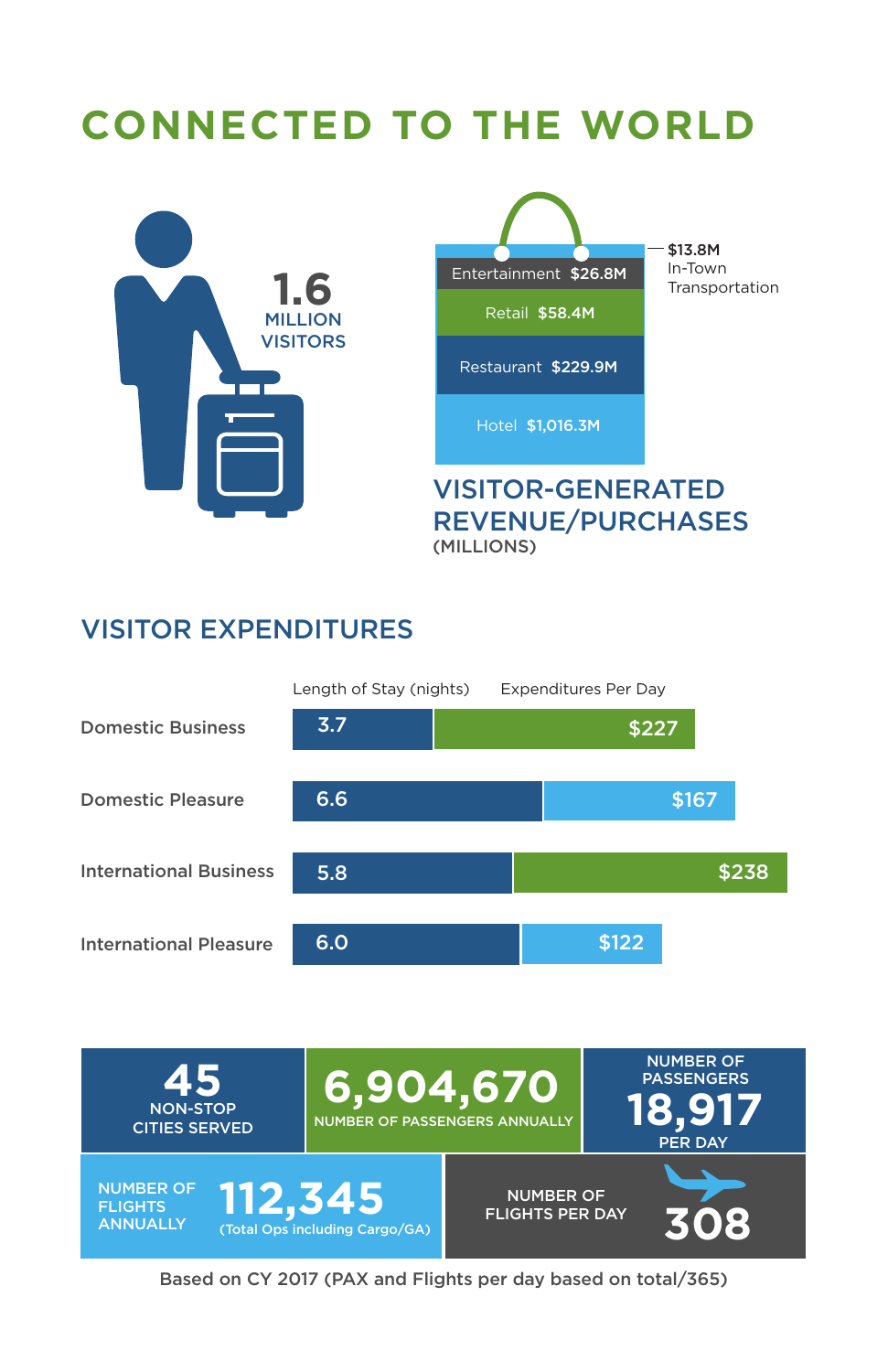### **FLOW OF ECONOMIC IMPACT**